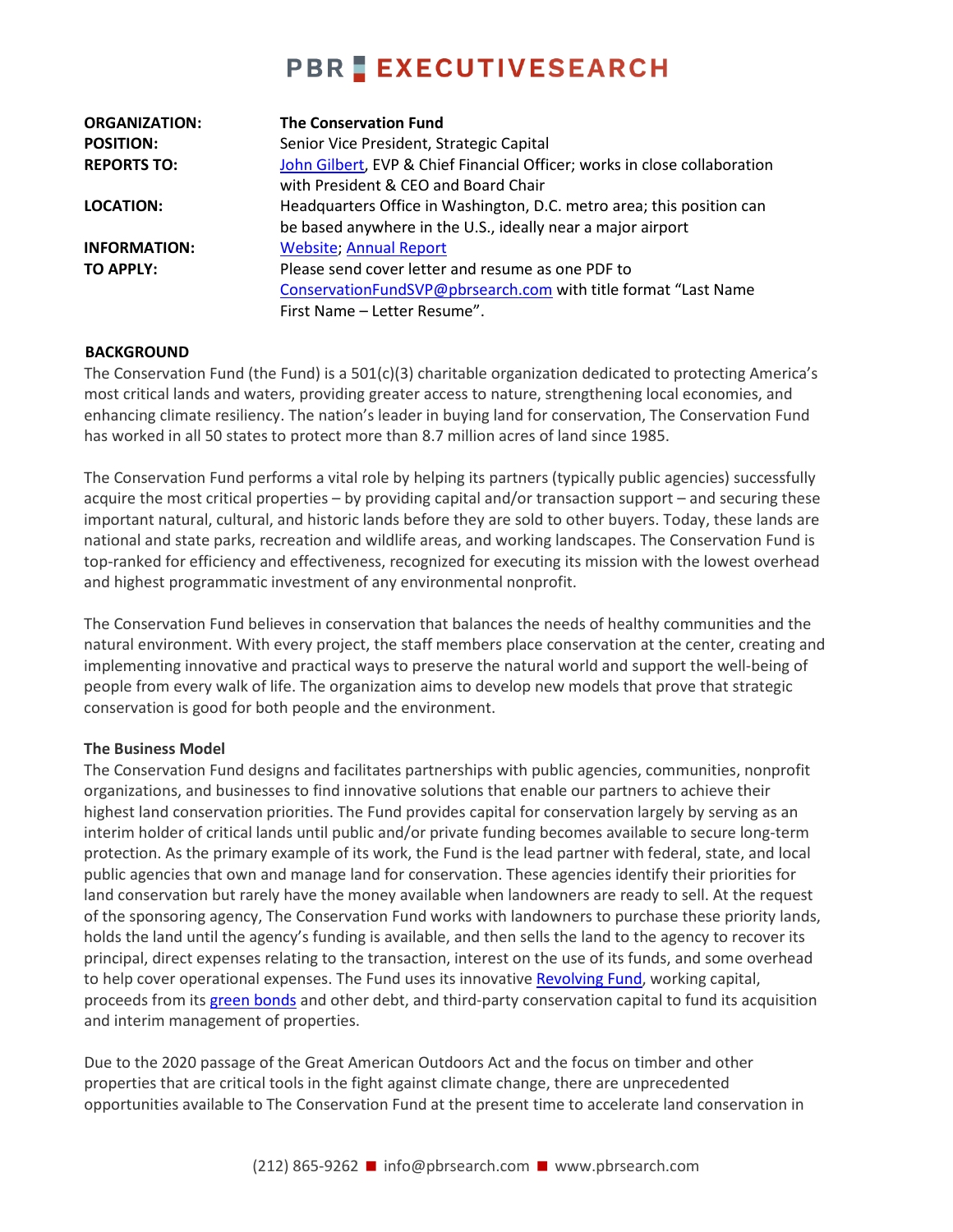## **PBR EXECUTIVESEARCH**

America. However, The Conservation Fund must increase its financial capacity for land acquisitions to be able to make the most of these opportunities, through the expansion of its Revolving Fund and identification of new funding partners that can increase The Conservation Fund's capital base and/or provide partner conservation capital for specific initiatives and projects.

### **Revolving Fund**

The Conservation Fund maintains a ready source of capital for its acquisitions through its Revolving Fund, which is dedicated for land acquisition. Unlike a traditional endowment, it is invested 100% in land projects and is returned when the land is sold to the conservation partner, allowing The Conservation Fund to "revolve" the funds into the next critical project. Every dollar in the Revolving Fund is invested in land conservation at least twice every five years. Since The Conservation Fund began buying land, it has leveraged the Revolving Fund with more than \$2.5 billion from other public and private sources. Today, the Revolving Fund capital is being spent and replenished on a near-constant basis due to incredible demand.

### **Partner Co-Investments**

The Conservation Fund has successfully implemented joint ventures with nonprofit and for-profit investors who contributed risk capital to specific land conservation projects that aligned with their mission and impact goals. The Conservation Fund is seeking additional mission-aligned funding partners to increase its capacity to buy and conserve vulnerable properties, with a strong emphasis on working forestlands. These opportunities could take multiple forms, from social impact investments in specific initiatives or properties to customized projects designed to deliver long-term conservation protection coupled with high-integrity carbon offsets and/or potential financial returns from timber harvesting and asset appreciation.

### **POSITION SUMMARY**

The Conservation Fund is seeking an entrepreneurial professional with strong capital raising experience to develop and execute a strategy for significantly increasing the assets of the Revolving Fund and attracting financial resources to The Conservation Fund, its projects, and initiatives. This leader will collaborate closely with President & CEO [Larry Selzer,](https://www.conservationfund.org/our-experts/larry-selzer) EVP & CFO John Gilbert, the Board Chair and other Board members, and the Development team to identify potential funders and investors, with a focus on large foundations, ultra-high-net-worth individuals and family offices, and mission-aligned corporations and investment firms. The SVP will lead research on their interests in funding conservation initiatives, craft an approach that is targeted to those interests, and lead the process for securing funds at a transformational level. The SVP will develop the strategy and implement the process to successfully and substantially grow the size of the Revolving Fund and secure other sources of conservation capital for land acquisition, which will in turn enable The Conservation Fund to dramatically increase its impact.

### **QUALIFICATIONS**

### **Experience**

- Demonstrated track record of raising funds at a significant level, at a high-growth public or private company, foundation, or other nonprofit organization (particularly institutional giving)
- An understanding of how corporations, foundations, and family offices function, including the management of complex projects and long-term funding relationships
- Polished communication and presentation skills, with extensive experience in boardrooms and similar settings
- Proven track record of success in the design and implementation of long-term and complex sales and/or fund raising processes